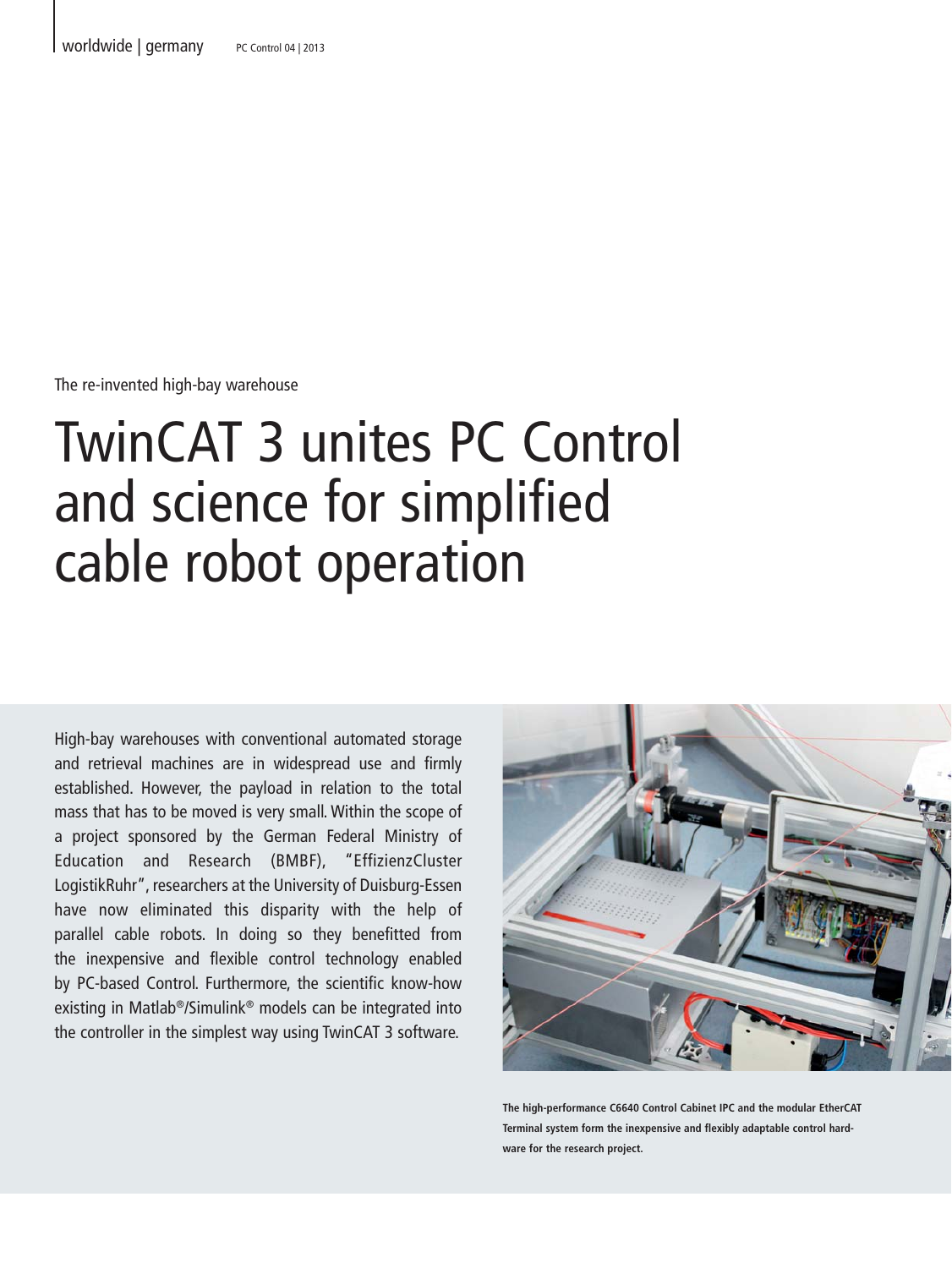

Automated storage and retrieval machines (SRM) are used today in intralogistics. By means of a rail-mounted drive unit and a lifting unit, a storage/retrieval device is positioned in front of the high rack, which puts goods into storage or removes them again in a targeted manner. In the process, current SRMs move the large mass of 1 to 2 tonnes of drive unit, mast and lifting unit in order to transport small parts with a payload of only 20 to 50 kg. In order to avoid this, a light-weight platform with an integrated storage/retrieval device now replaces the complete drive and lifting unit. This platform is moved in front of the high rack as a so-called cable robot with eight tensioned cables. The result is a mechanically simple and extremely light-weight system, which on top of that can be constructed in the most diverse sizes without the mass-related height limits that need to be observed with traditional high-bay warehouses.

### New concept with energy-saving and performance potential

The enormous reduction in mass of the cable robot technology, which amounts to over 90 % compared with conventional technology, leads to enormous increases in performance and a very good energy balance at the same time. The concept has already been implemented in 2012 at the University of Duisburg-Essen with a 6-m high, 12-m wide and 1-m deep prototype. It was realized by the two departments of Mechatronics and Transport Systems/Logistics as well as the department of Computer Application in Design. Dr. Tobias Bruckmann from the Faculty of Mechatronics summarizes the result as follows: "We have achieved an extremely improved mass ratio, because the end effector which has to be moved – the light-weight platform with the storage/retrieval device – **In the prototype of a cable-robot-based high-bay warehouse at the University of Duisburg-Essen, use was made of a reliable and inexpensive industrial control platform consisting of PC Control and TwinCAT 3, which efficiently integrates the scientific know-how implemented in Matlab®/Simulink® models.**

weighs only 80 kg and can take a payload of up to 20 kg. A model calculation, based on a simple model and idealized assumptions, resulted in a reduction in energy consumption of about 70 % compared to a conventional storage and retrieval machine."

Regarding the attainable storage/retrieval performance, there is similarly a high optimization potential. Typical SRM values, i.e. a platform speed of 6 m/s and a platform acceleration of 5  $m/s<sup>2</sup>$ , were taken as design specifications at the start of the project. Christian Sturm, also from the Faculty of Mechatronics, adds: "Winch drives with a rating of 7 kW are required in order to attain these values. In our prototype we even use 14 kW drives, enabling considerably higher speeds and acceleration, especially since the more powerful and thus heavier drives don't have to be moved as they do in the classic storage and retrieval machine, so their higher mass has no impact."

## High-performance, industrially compatible control technology as the basis

In order to ensure a safe system operation at all times, highest demands are placed on the control system. In addition to that, eight servo drives have to be driven synchronously, and force sensors and angle encoder for all eight cables have to be read simultaneously. These measured values supply the data for a model-based controller that demands a high-performance real-time platform. Dr. Tobias Bruckmann adds: "Since this controller was implemented in Matlab®/ Simulink®, the TwinCAT 3 automation suite from Beckhoff represented an ideal,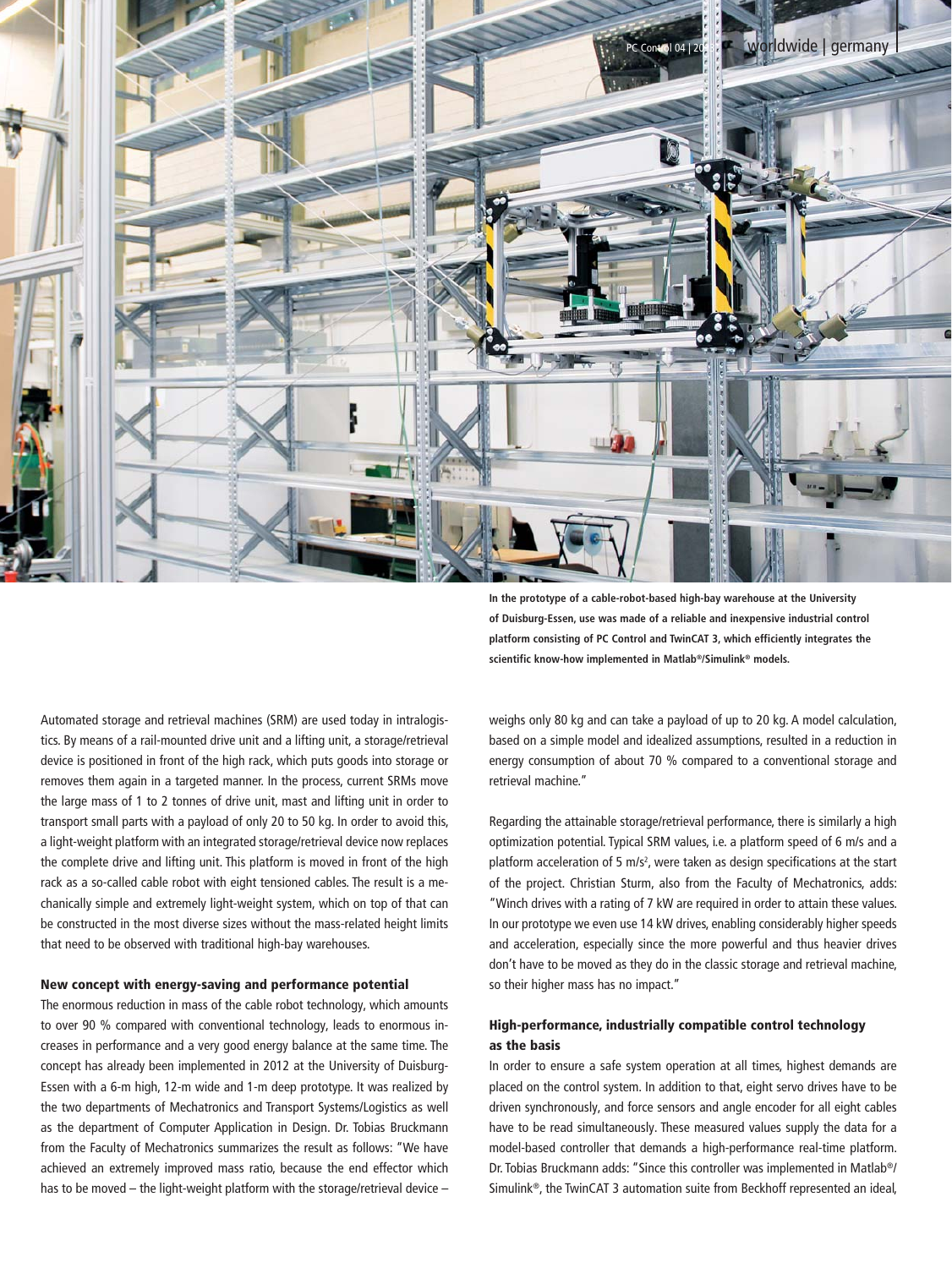#### worldwide | germany PC Control 04 | 2013



**The light-weight platform with storage/retrieval device is moved and positioned by eight cable winches.**



**The user interface of the cable robot was created entirely with TwinCAT 3.** 

powerful and affordable solution. Instead of prototype control systems for academic use, it was thus possible to make use of proven standard components."

The C6640 Control Cabinet PC provides more than enough computing performance for the entire control technology. It communicates by EtherCAT with sensors and drives as well as with components of the light-weight platform, such as the storage/retrieval device and the laser scanner for fine positioning. Since the cable robot operation requires extremely reliable measurements of the cable forces, the researchers use the EL3356-0010 Analog Input Terminal with eXtreme Fast Control (XFC), as Christian Sturm explains: "In order to be able to move the light-weight platform precisely and with as little vibration as possible, the cable tensions are measured by load cells and EL3356-0010 EtherCAT Terminals. These values are then processed by the control algorithms implemented in Matlab®/Simulink®. In the process we highly benefitted from the XFC oversampling function with an oversampling factor of 10. The EL3356-0010 offers an outstanding sampling rate here, which already provides considerably smoothed signals in relation to our current control cycle time of 1 ms. In this way the signals can be processed in the controllers without any further preprocessing. Furthermore, parameterization and connection are very simple and also the terminals are very cost-efficient."

A critical advantage of the control system is its industrial compatibility. It therefore represents the ideal basis for further work on the actual main thrust of the research – the control algorithms. Dr. Tobias Bruckmann confirms this: "Instead of decentralized controllers for drives and platform, we need only one central real-time PC with a wide data bus and it doesn't matter whether we have to transmit measured values over just one metre or over twenty metres to the platform. In earlier prototypes data acquisition and, in particular, motor control over large distances were rather complex. We were surprised at how simple the commissioning of our new, large prototype was." And there is another benefitfactor: "The Beckhoff technology also offers a great advantage with regard to practical use, in other words series production, because on the one hand we can use the familiar Matlab®/Simulink® world and on the other the user can make unlimited use of common IEC 61131-3 languages. Thanks to this universality it is not necessary to integrate a second control system , for example for the addition of safety functionality – PC Control is ready to provide everything which is required for industrial use on a single platform."

## The openness of TwinCAT 3 as a milestone for developing future-proof systems

The researchers view the simple interfacing of Matlab®/Simulink® with TwinCAT 3 as a true milestone, because only that enables them to access an industrially compatible system in a simple manner from their scientific field of work. In addition, the entire hardware level can be structured very simply and modularly using TwinCAT 3 and EtherCAT. Christian Sturm explains: "All components connected to the EtherCAT system are represented as a hardware image under TwinCAT 3, so that all devices can be linked to the controller with ease via communication with our software module. In addition the system